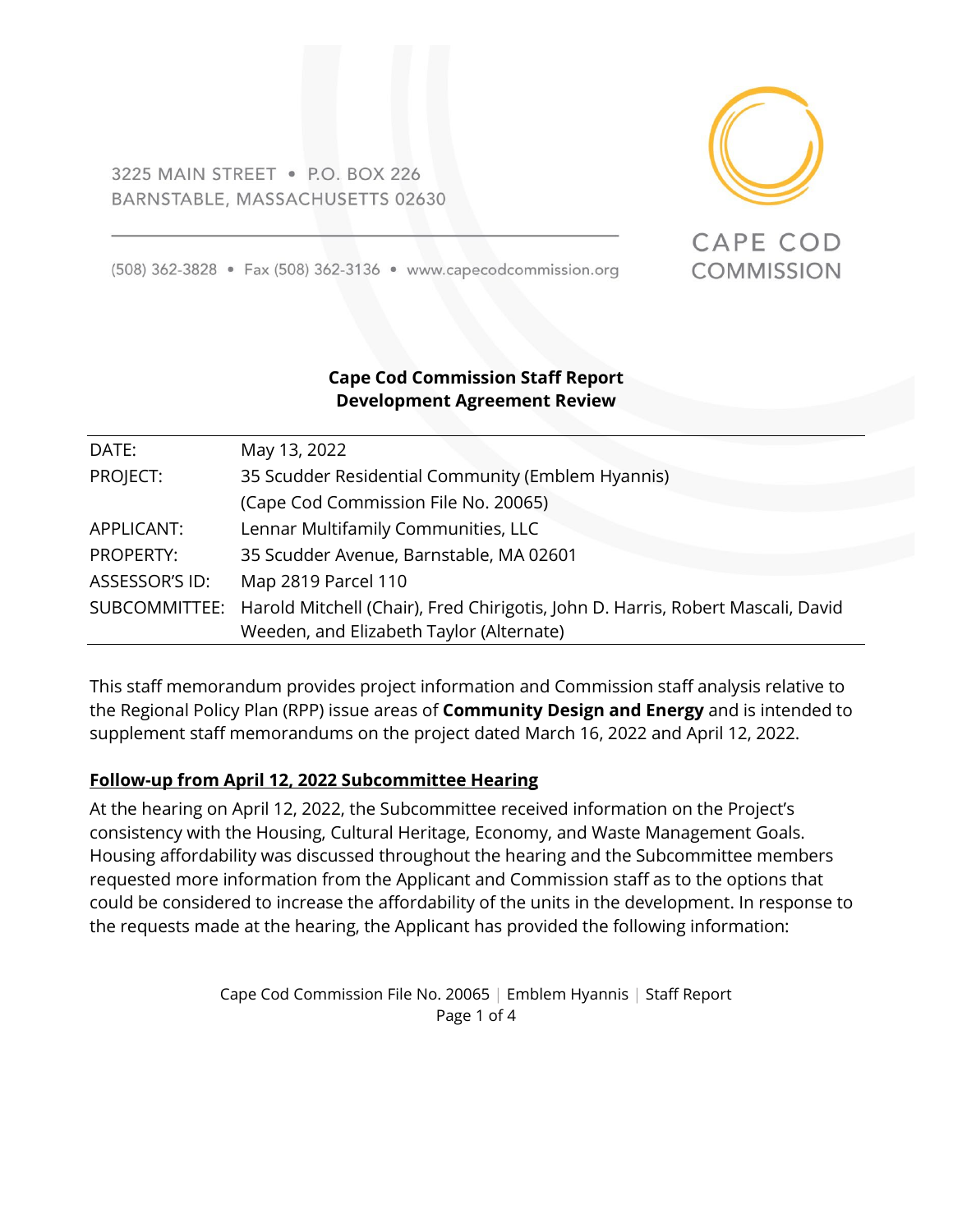- All of the affordable units will be dispersed evenly throughout the Emblem buildings, with the exact location of the units subject to the approval of both the Town and the Department of Housing and Community Development; however, with respect to the 10% of the units that would qualify as "affordable" under Barnstable's local ordinance (affordable at households earning no more than 65% of the Area Median Income), there are expected to be 3 studios, 11 one-bedrooms, 14 two-bedrooms, and 3 three-bedrooms, which proportionately matches the distribution of each unit-type for the market rate units.
- LMC proposes to add 10 more units (3% of the total residential units) that would be made available to households earning no more than 80% of the Area Median Income, which would also qualify as "affordable" for purposes of inclusion on the Subsidized Housing Inventory.
- LMC will not allow for short term rentals and will evaluate longer term (more than 12-month) leases on a case-by-case basis.
- The tenant will be responsible for paying for utilities directly.

## **Community Design**

*The Community Design Goal of the RPP is to protect and enhance the unique character of the region's built and natural environment based on the local context.*

- Emblem Hyannis is arranged on the northern portion of the lot largely within the currently developed golf course greens and fairways. Residential buildings have been clustered to preserve existing mature trees and shrubs along the perimeter, providing a partial vegetated screen and buffers to adjacent wetland areas and allowing for buffers to adjacent neighborhoods to the south, east, and west. The buildings are designed as 3-story structures which minimizes the overall size of the development footprint. Commission staff has encouraged the applicant to reduce the development footprint further by clustering buildings closer to the more developed portion of the project site.
- The Project is sited to the rear of the Hotel and Conference Center and therefore is not expected to impact the current streetscape. The proposed buildings will be screened from much of Main Street and Scudder Avenue, though at least some of the buildings are expected to be visible from neighborhoods east and west of the project site. Additional review of visibility will occur after the applicant provides photo-simulations of the proposed development from several locations in the vicinity. The height and scale of the proposed buildings are consistent with moderately-sized commercial developments in the vicinity along

Cape Cod Commission File No. 20065 | Emblem Hyannis | Staff Report Page 2 of 4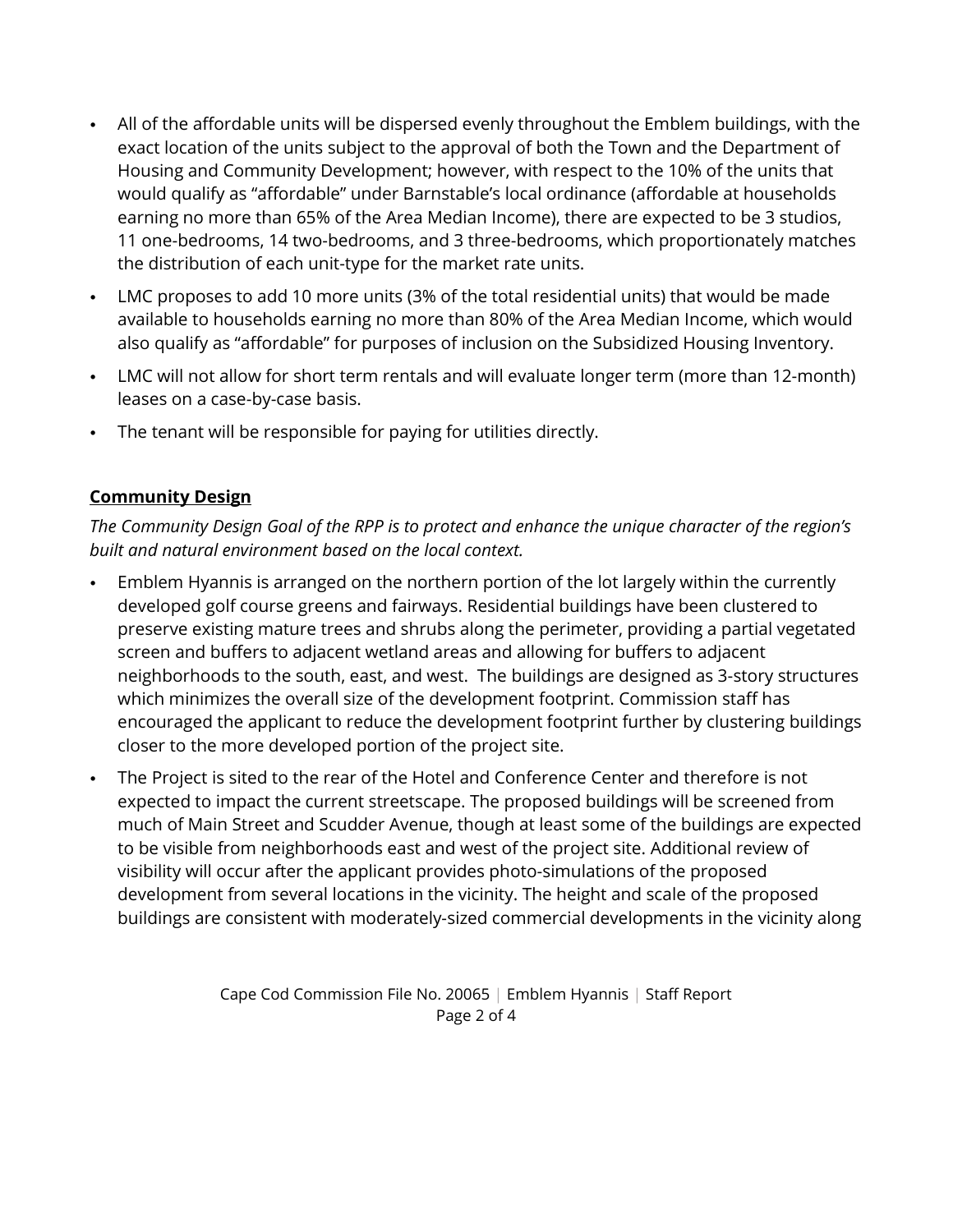Main Street and Scudder Avenue, and they are designed with pitched roofs and siding that mimic traditional building materials.

- The Project will be accessed from Scudder Avenue through a curvilinear drive located along the western edge of the Site. The entrance leads to the clubhouse building, a one-story building which will likely be visible from the streetscape. The clubhouse structure is designed with shake siding, hipped and gable roof forms, whitewashed trim, a widow's walk, and a cupola.
- The residential buildings also incorporate some traditional materials and design elements distinct to the region, such as shake siding, gable roof forms, window shutters, and white trim. The residential building facades are all approximately 150 feet long and the building footprints have little variation. The front facades incorporate projecting entry porches and recessed balconies to provide some variety in the facades and to help break up the overall building massing. Mechanical equipment will be located at ground level and screened with landscaping.
- The residential buildings will utilize two color schemes to provide some variety within the development. Shake siding in sterling gray and green is proposed on buildings around the communal green space towards the north of the Site. Buildings around the perimeter are proposed to have white and charcoal gray shake siding. Commission Staff believes that it would be preferable to include more variety in the building roof forms and architectural details, in addition to changes in color.
- All Site lighting using LED luminaries will be "Dark Sky" compliant, with 90-degree vertical cutoff.
- Landscaping proposed within the site includes tree plantings along circulation drives and within parking areas, and additional plantings adjacent to the residential buildings. In addition, some plantings along the southeastern portion of the proposed development are designed to provide a landscape screen adjacent to wooded wetland areas.
- It appears parking will also be screened from the street and divided into a series of smaller lots. Parking will be distributed evenly throughout the Site and includes landscaped islands that will also provide some stormwater management. Proposed parking has been reduced 31 spaces below what is required by zoning, for a total of 493 proposed parking spaces. Additional information on parking and stormwater management will be provided at future hearings to include the Transportation and Water Resources issue areas.

Cape Cod Commission File No. 20065 | Emblem Hyannis | Staff Report Page 3 of 4